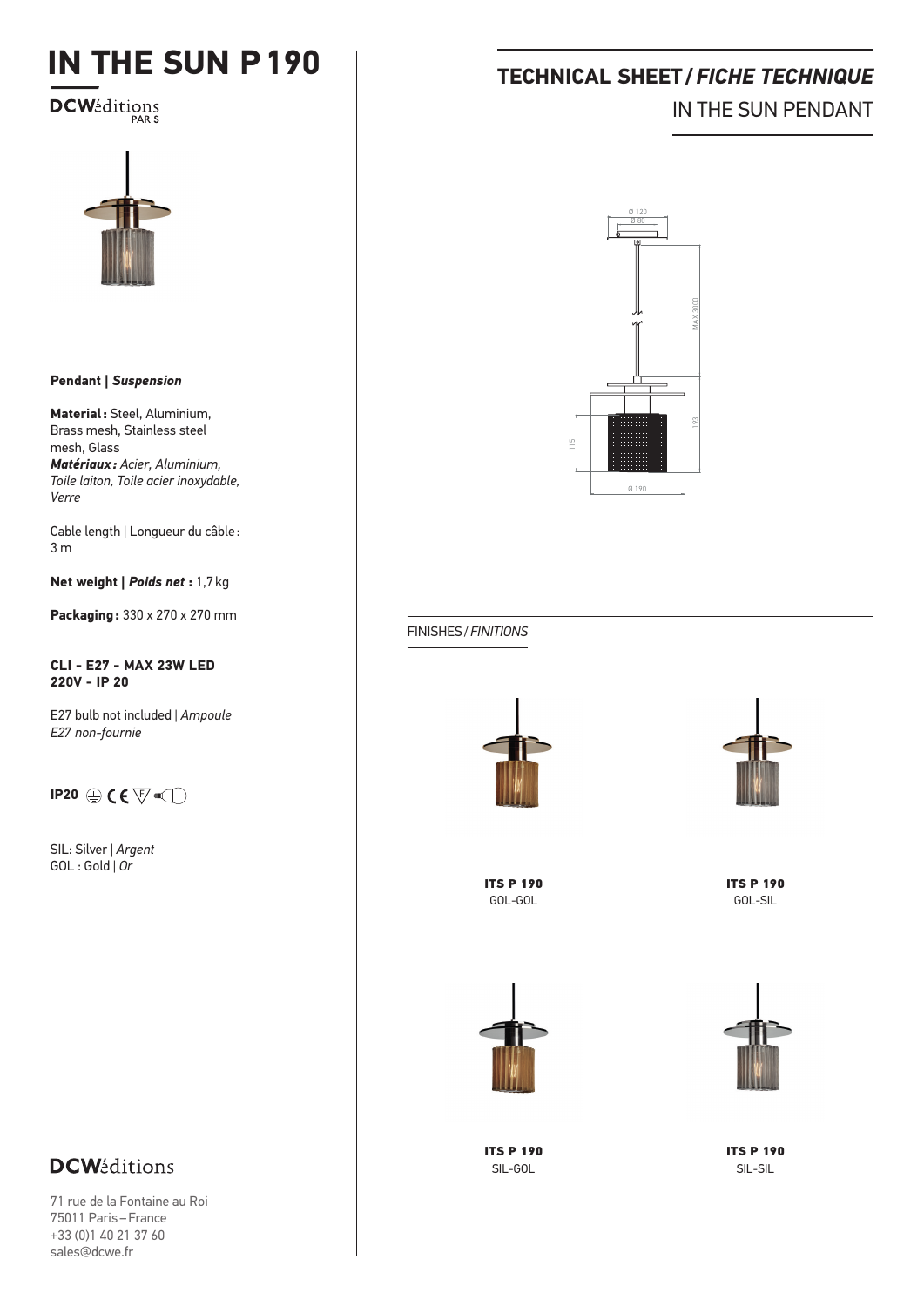# **IN THE SUN P270**

**DCW**éditions



### **Pendant |** *Suspension*

**Material:** Steel, Aluminium, Brass mesh, Stainless steel mesh, Glass *Matériaux: Acier, Aluminium, Toile laiton, Toile acier inoxydable, Verre*

Cable length *|* Longueur du câble : 3 m

**Net weight |** *Poids net* **:** 2,1kg

**Packaging:** 330 x 270 x 270 mm

### **CLI - E27 - MAX 23W LED 220V - IP 20**

E27 bulb not included *| Ampoule E27 non-fournie*

### **IP20**  $\oplus$  **C**  $\overline{\nabla}$   $\overline{\nabla}$

SIL: Silver | *Argent* GOL : Gold | *Or*

# **TECHNICAL SHEET/***FICHE TECHNIQUE* IN THE SUN PENDANT



FINISHES/*FINITIONS*





ITS W 270 GOL-GOL

ITS W 270 GOL-SIL





ITS W 270 SIL-GOL

ITS W 270 SIL-SIL

### **DCW**éditions

71 rue de la Fontaine au Roi 75011 Paris–France +33 (0)1 40 21 37 60 sales@dcwe.fr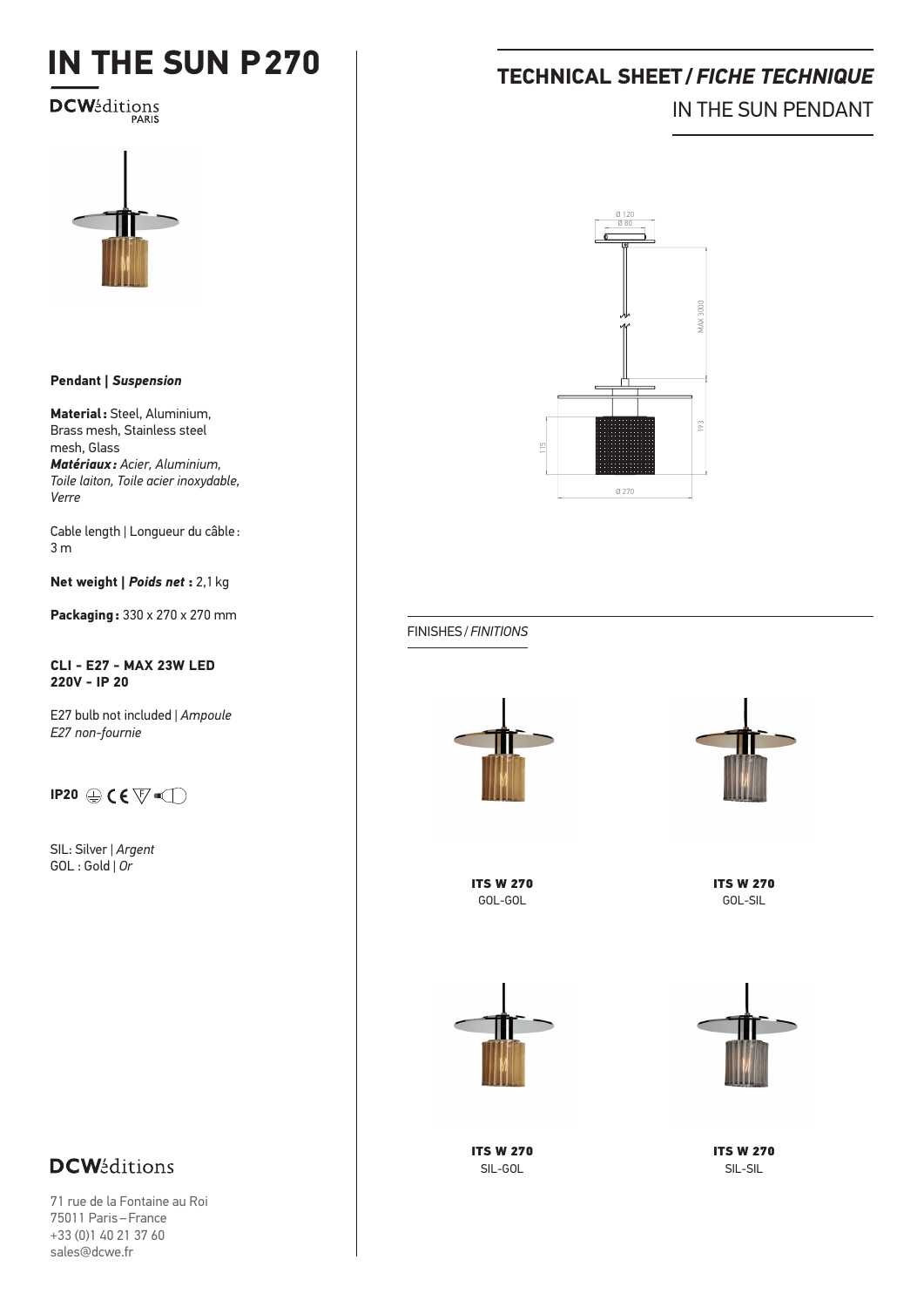# **IN THE SUN P380**

**DCW**éditions



#### **Pendant |** *Suspension*

**Material:** Steel, Aluminium, Brass mesh, Stainless steel mesh, Glass *Matériaux: Acier, Aluminium, Toile laiton, Toile acier inoxydable, Verre*

Cable length *|* Longueur du câble : 3 m

**Net weight |** *Poids net* **:** 2,7kg

**Packaging:** 280 x 470 x 470 mm

### **CLI - E27 - MAX 23W LED 220V - IP 20**

E27 bulb not included *| Ampoule E27 non-fournie*

### **IP20**  $\oplus$  **C**  $\overline{\nabla}$   $\overline{\nabla}$

SIL: Silver | *Argent* GOL : Gold | *Or*

## **TECHNICAL SHEET/***FICHE TECHNIQUE* IN THE SUN PENDANT



FINISHES/*FINITIONS*





ITS W 380 GOL-GOL

ITS W 380 GOL-SIL





ITS W 380 SIL-GOL

ITS W 380 SIL-SIL

### **DCW**éditions

71 rue de la Fontaine au Roi 75011 Paris–France +33 (0)1 40 21 37 60 sales@dcwe.fr